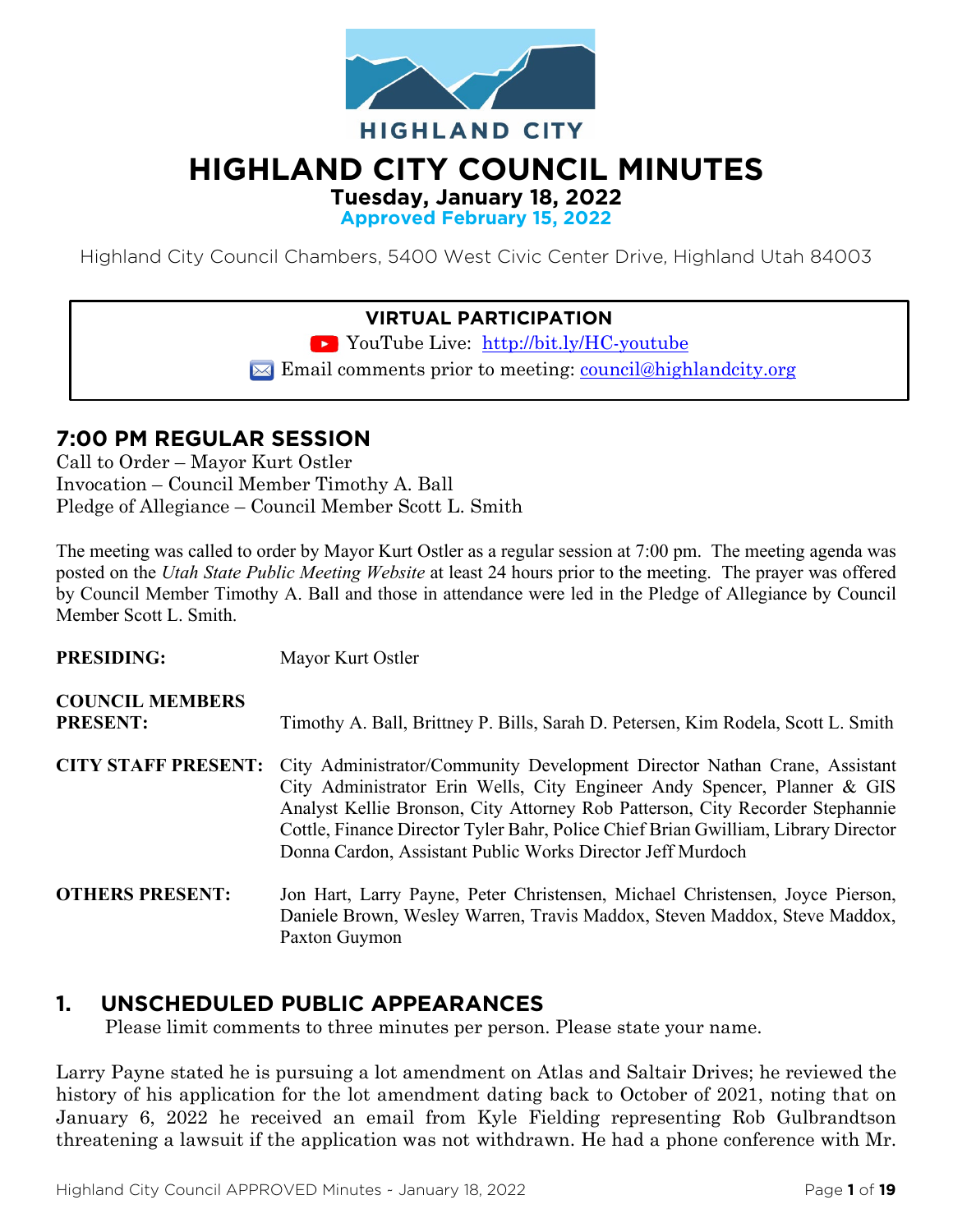Fielding and Gulbrandtson about the issue and was made aware of an amendment to the Covenants, Conditions, and Restrictions (CCRs) that would prohibit the type of lot amendment he is pursuing. He stated that the purpose of his comments tonight are to state that he wants his application to remain with the City; he does not want to withdraw it, but he does not want to proceed until he is able to resolve the matters with Mr. Fielding and Mr. Gulbrandtson; the reason he wants his application to remain on file is for the dates of those applications to be included as part of the public record.

Mayor Ostler stated that it is his understanding that the City can keep the application on file as long as staff is receiving updates regarding the status of the application.

## **2. CONSENT ITEMS** *(5 minutes)*

Items on the consent agenda are of a routine nature or have been previously studied by the City Council. They are intended to be acted upon in one motion. Council members may pull items from consent if they would like them considered separately.

**a. Approval of Meeting Minutes** *Administrative* Regular City Council Meeting – December 7, 2021

*Council Member Timothy A. Ball MOVED to approve the minutes for December 7, 2021.*

*Council Member Kim Rodela SECONDED the motion.*

*The vote was recorded as follows:*

| Council Member Timothy A. Ball   | Yes |
|----------------------------------|-----|
| Council Member Brittney P. Bills | Yes |
| Council Member Sarah D. Petersen | Yes |
| Council Member Kim Rodela        | Yes |
| Council Member Scott L. Smith    | Yes |

*The motion passed 5:0.* 

#### **3. PUBLIC HEARING/ORDINANCE: HIGHLAND BLVD ANNEXATION** *Legislative*

The City Council will hold a public hearing and consider adopting an ordinance annexing 4.246 acres into Highland City Limits. The property is known as Highland Blvd and is located at approximately 11800 N and Highland Blvd. The Council will take appropriate action.

City Recorder Cottle explained an Annexation Policy Plan was approved by the City Council in June 2002 and infrastructure studies and planning were completed for the annexation area. These plans/studies identify the infrastructure needs to serve the areas identified for future annexation. The proposed annexation is within the area identified for future annexation and has been planned for low density residential. On October 5, 2021, Highland City Council approved a tri-party agreement between Highland City, Lehi City, and DR Horton, Inc. As part of this agreement, Highland City was required to annex the remaining unincorporated parcels of Highland Blvd owned by Highland City into Highland City boundaries. On December 7, 2021, the City Council adopted a resolution declaring an intent to annex the above referenced property. As per State Code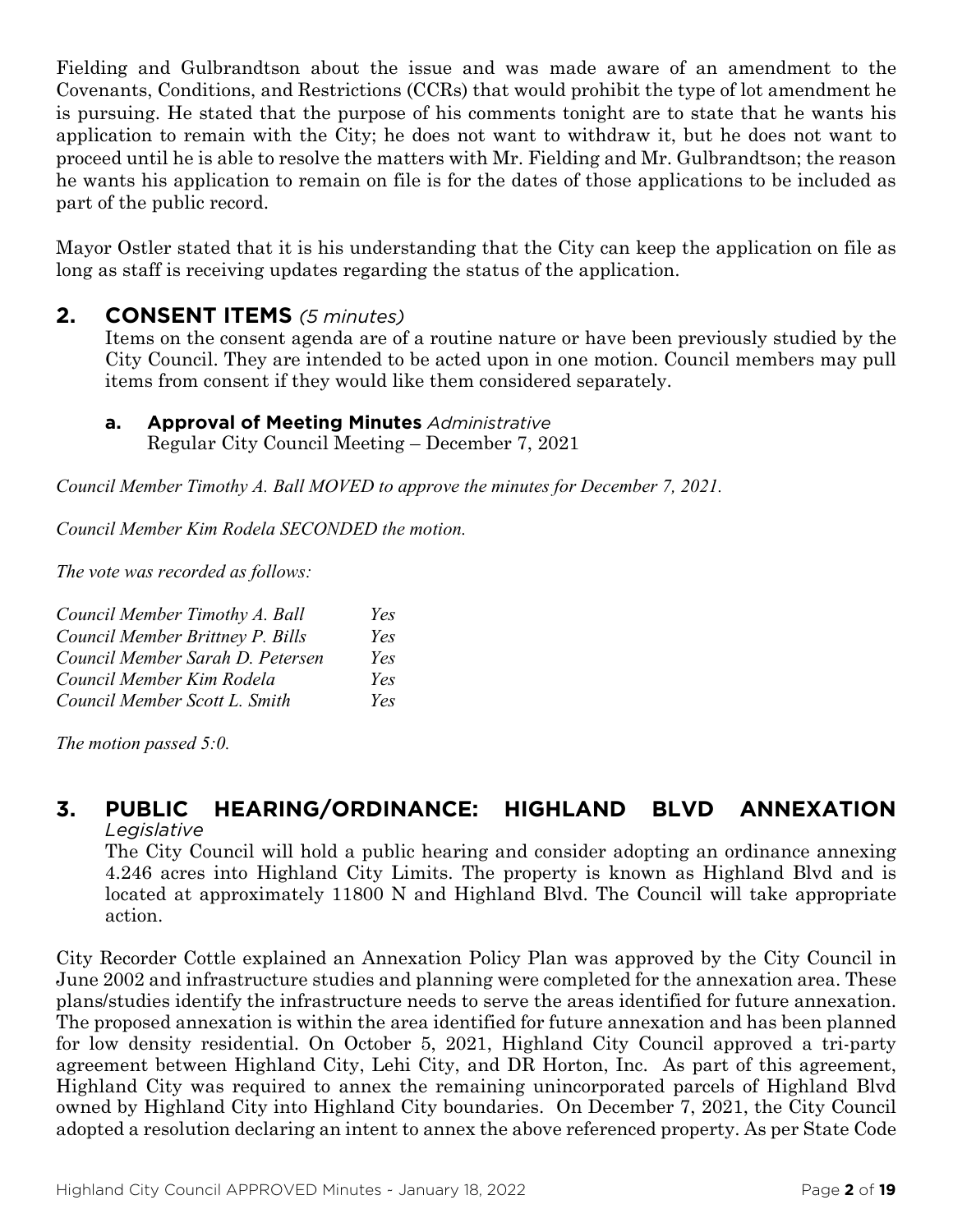10-2-406, notices of the certification of the annexation, were sent to the appropriate parties as well as posted on the Public Notice Website and Highland City Website. This notice including information about how and when a protest may be filed. The protest period ended on January 17, 2022, and no protests were received. Appropriate notices have been posted for the public hearing to be held on Tuesday, January 18, 2022. All documentation required has been received and is in order to proceed with the annexation. Pursuant to State Code 10-2-425 within 60 days of the Annexation Ordinance being approved, information is to be submitted to the Lieutenant Governor's Office for certification. Upon certification of the Lt. Governor's Office information is then taken to the Utah County Recorder for recordation.

Mayor Kurt Ostler opened the public hearing at 7:08 pm.

There were no public comments.

Mayor Kurt Ostler closed the public hearing at 7:08 pm.

*Council Member Scott L. Smith MOVED that the City Council adopt the ordinance to annex 4.246 acres, known as Highland Blvd, into Highland City boundaries.*

*Council Member Kim Rodela SECONDED the motion.*

*The vote was recorded as follows:*

| Council Member Timothy A. Ball   | Yes        |
|----------------------------------|------------|
| Council Member Brittney P. Bills | Yes        |
| Council Member Sarah D. Petersen | Yes        |
| Council Member Kim Rodela        | Yes        |
| Council Member Scott L. Smith    | <i>Yes</i> |

*The motion passed 5:0.* 

# **4. PUBLIC HEARING/RESOLUTION: FY2021-2022 (FY2022) MID-YEAR BUDGET ADJUSTMENTS** *Legislative*

City Council will hold a public hearing and consider proposed adjustments to the FY2022 budget. The Council will take appropriate action.

Finance Director Bahr provided stated the City completes two budget amendments, one mid-year and one at the end of the fiscal year. All expenditures that were not included in the budget received Council approval prior to the expenditure. The item before the Council tonight is mid-year budget adjustments, which his typically handled in advance of the commencement of the process to develop an annual budget. The amendments before the Council tonight are minor and include only necessary amendments rather than those that could wait for the Fiscal Year (FY) 2023 budget.

Mayor Ostler stated that it is likely that it will be necessary for the Council to engage in detailed discussions regarding employee wages in the coming budget process; there are many cities in the State that are dealing with wage wars for public safety employees, and it is likely that will impact Highland's budget in FY23.

Mr. Bahr then stated it is necessary to amend the General Fund revenue projections; the FY22 budget included an estimate of \$3 million, but actual revenues have been higher than projected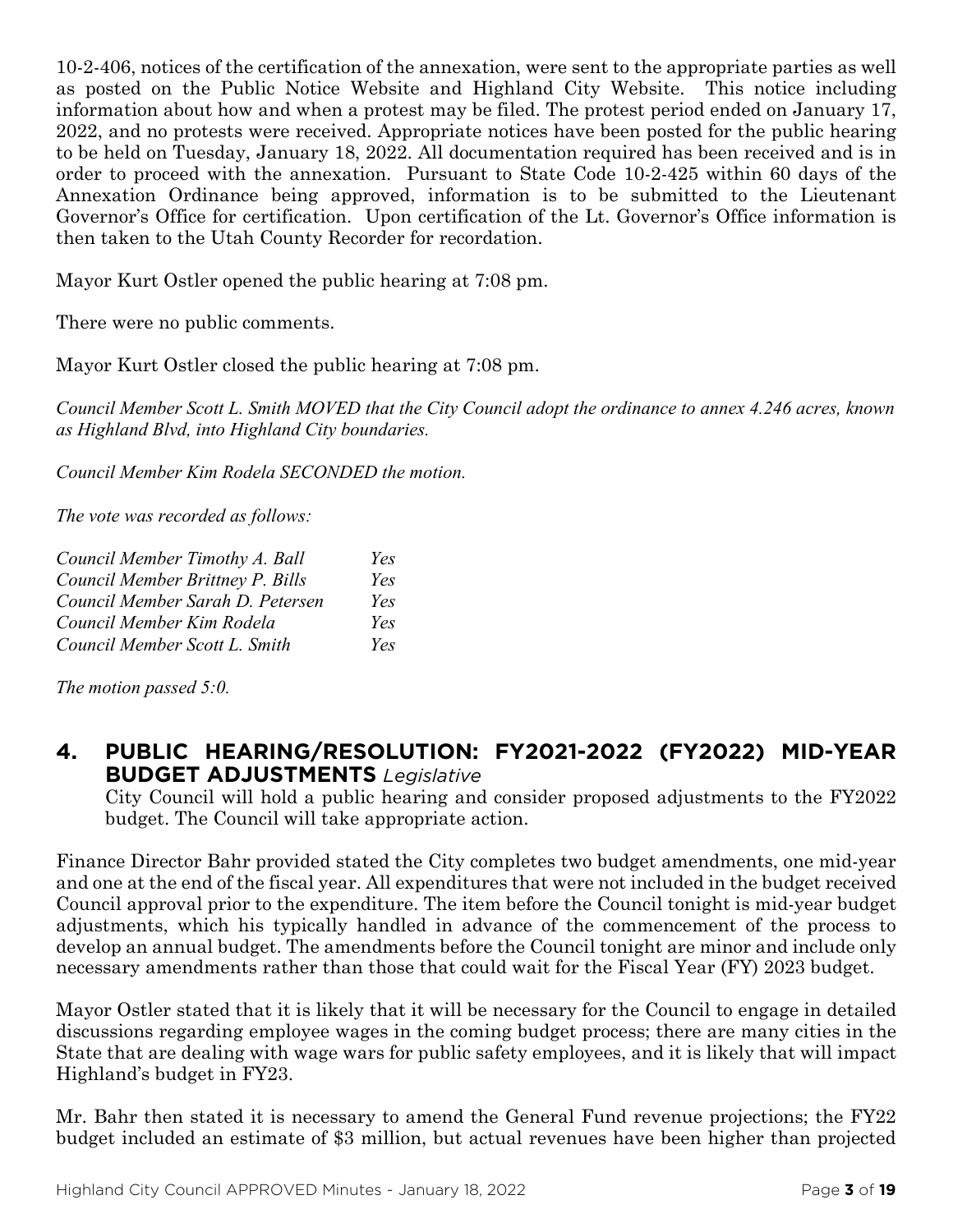and Administration recommends increasing the revenue line item to \$3,325,000. This led to high level discussion regarding the manner in which sales tax revenues are calculated and the manner in which online sales tax revenues are handled. Mayor Ostler stated that the State of Utah has indicated that sales tax allocations are determined by the zip code from which an online order is placed, but that is not a perfect science as some cities share a zip code; it may be necessary to pursue legislation that will further clarify the manner in which online sales tax revenues are handled.

Mr. Bahr then summarized proposed General Fund expenditure adjustments as follows:

- Lone Peak PSD Assessments increase of \$904,988, funded by:
	- FY2021 unplanned sales/property tax revenue \$370,000
	- FY2022 budgeted surplus \$248,000
	- FY2022 increase in estimated sales tax \$300,000
- **Total sources above = \$918,000**
- Parks Equipment Move \$12,000 for storage unit rental
- Fuel (Parks & Streets) combined increase of \$7,300, funded by reduction & postponement of parks equipment purchase
- Community Enrichment increase of \$7,129 for Connex purchase, additional hours for Events Coordinator, funded by Fling revenue higher than anticipated

Mayor Ostler stated that there was an error in the City's budget for the Lone Peak PSD assessment; last year the City received American Rescue Plan Act (ARPA) funds from the federal government and that funding was applied to public safety. However, this year the ARPA funding was applied to parks, and it was not available to pay the PSD assessment. The \$904,000 assessment will be funded with unplanned sales tax revenue and a portion of the budget surplus funds. Mr. Bahr added that the City will receive ARPA funds in three phases this year.

Mr. Bahr then summarized utility and other fund adjustments as follows:

- Cemetery
	- Overtime increases of \$2,500 due to more weekend burials
	- Pressurized Irrigation
		- Pump Station & System Repairs increases totaling \$77,000 for unanticipated repairs; funded by fund balance
		- Capital Expenses/Project increase of \$240,944 due to Murdock pump station buds higher than anticipated
		- PI Meter Purchases increase of \$10,00 due to increase number & cost of meters
- Sewer
	- Capital Expenses/Projects increase of \$953,894 for Pheasant Hollow lift station; funded by fund balance
- Fuel
	- Increases totaling \$6,200 in Culinary Water, Pressurized Irrigation, & Storm Sewer; funded by fund balances
- Library
	- Revenue increases totaling \$13,440 based on FY2021 actual revenue for additional postage, programming, continuing education, & a financial study
	- Grants allocating \$15,632 more in funding

Council Member Smith stated that the costs for sewer lift stations dramatically exceeded the City's budget, and he expects this is due to the Boyer project in the City; he asked if it is necessary to examine impact fees to ensure they are covering the costs of infrastructure upgrades. Mr. Bahr stated that the City has performed studies when setting impact fees and utility rates and it is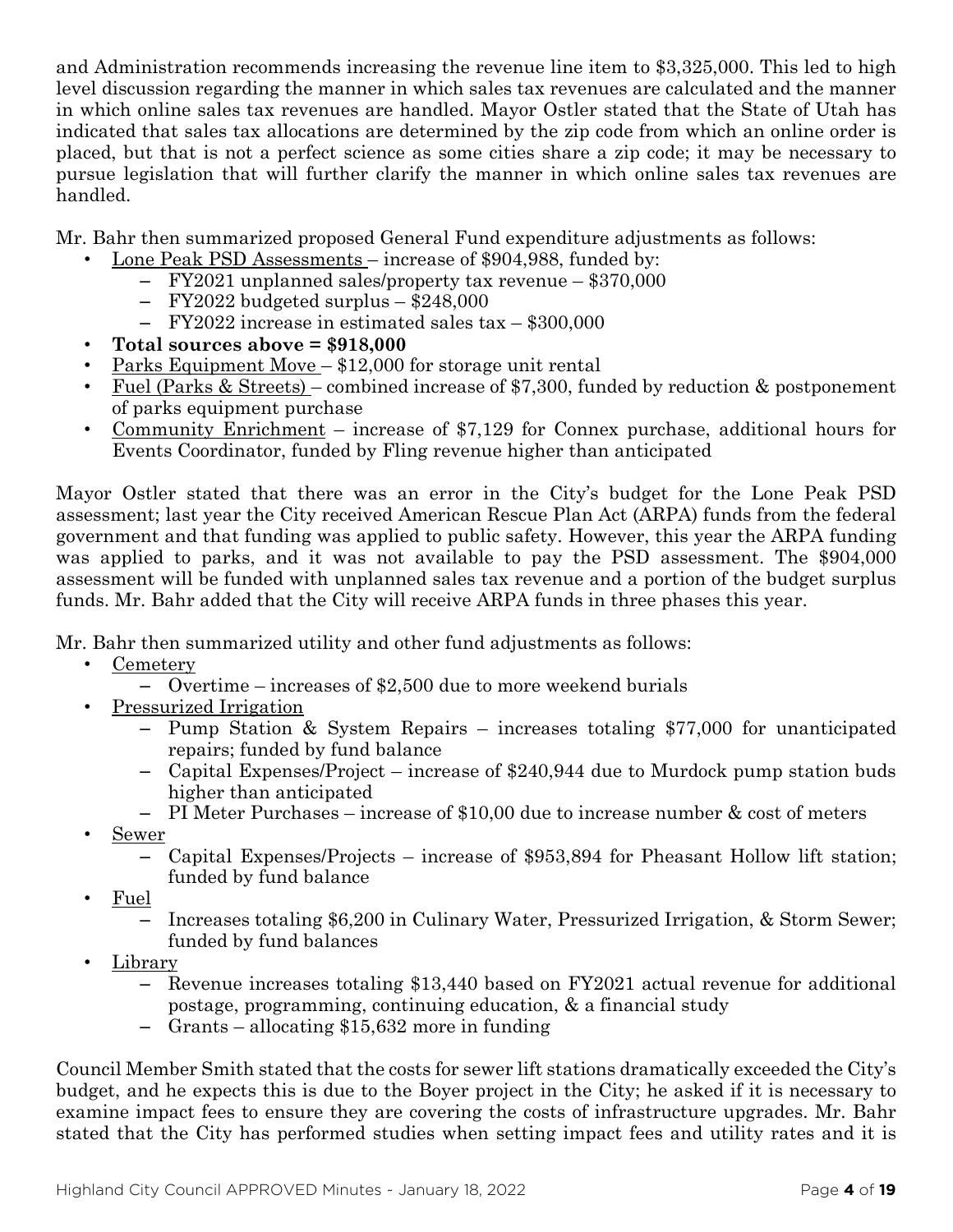appropriate to review those studies every three to five years; however, given the cost overruns, it may be more appropriate to review the studies every two to three years. Mayor Ostler stated that costs for services and supplies are increasing dramatically, and it is necessary to perform a study immediately to determine if impact fees and utility rates should be adjusted. City Administrator/Community Development Director Nathan Crane indicated staff will contact its consultant to start a new study on impact fees and utility rates.

Council Member Smith asked for more information about the library grants; specifically, he wondered if the City will receive the same amount of grant funding every year or if it is one time money. Library Director Cardon stated that since the start of the COVID-19 pandemic, the library has received \$30,000 in grant funding, but in the upcoming FY, she anticipates the library will only receive \$5,000 from the State Library Fund. Council Member Smith asked if the Library Foundation will be pursuing other grants or asking private businesses for funding. Ms. Cardon stated that the Foundation has not approached private organizations but is committed to a fundraising project with a target of \$10,000 in the fall of 2022.

Mr. Bahr indicated the final proposed budget amendment is as follows:

- Open Space
	- Professional & Technical Service new account to capture survey costs; \$7,500 proposed for expenses that will not be reimbursed until after current fiscal year

Council Member Rodela asked for information regarding the community enrichment expenditure of \$7,129. Assistant City Administrator Wells stated that when the Parks Department moves into the basement of the Community Center, they need a place to store their items, they will need a Conex container.

Council Member Smith thanked Mr. Bahr for his work; it is important for elected officials to stay up to date on budgets and to regularly examine expense reports to make sure that things are correct. He feels that the Council has not been as careful as necessary over the past few years and anything that staff can do to make the budget documents easier to read and interpret will benefit the Council and the residents of the City. Mayor Ostler agreed and stated that Mr. Bahr has done a great job at responding to such requests from the City Council. He stated he will take some ownership for the error regarding the \$900,000 in LPPSD funding and how that was documented in the budget, and he is glad the error was caught before the money was spent.

Mayor Kurt Ostler opened the public hearing at 7:39 pm.

There were no public comments

Mayor Kurt Ostler closed the public hearing at 7:39 pm.

*Council Member Kim Rodela MOVED that City Council approve the resolution adopting the proposed FY2022 mid-year budget adjustments.*

*Council Member Scott L. Smith SECONDED the motion.*

*The vote was recorded as follows:*

| Council Member Timothy A. Ball   | Yes |
|----------------------------------|-----|
| Council Member Brittney P. Bills | Yes |
| Council Member Sarah D. Petersen | Yes |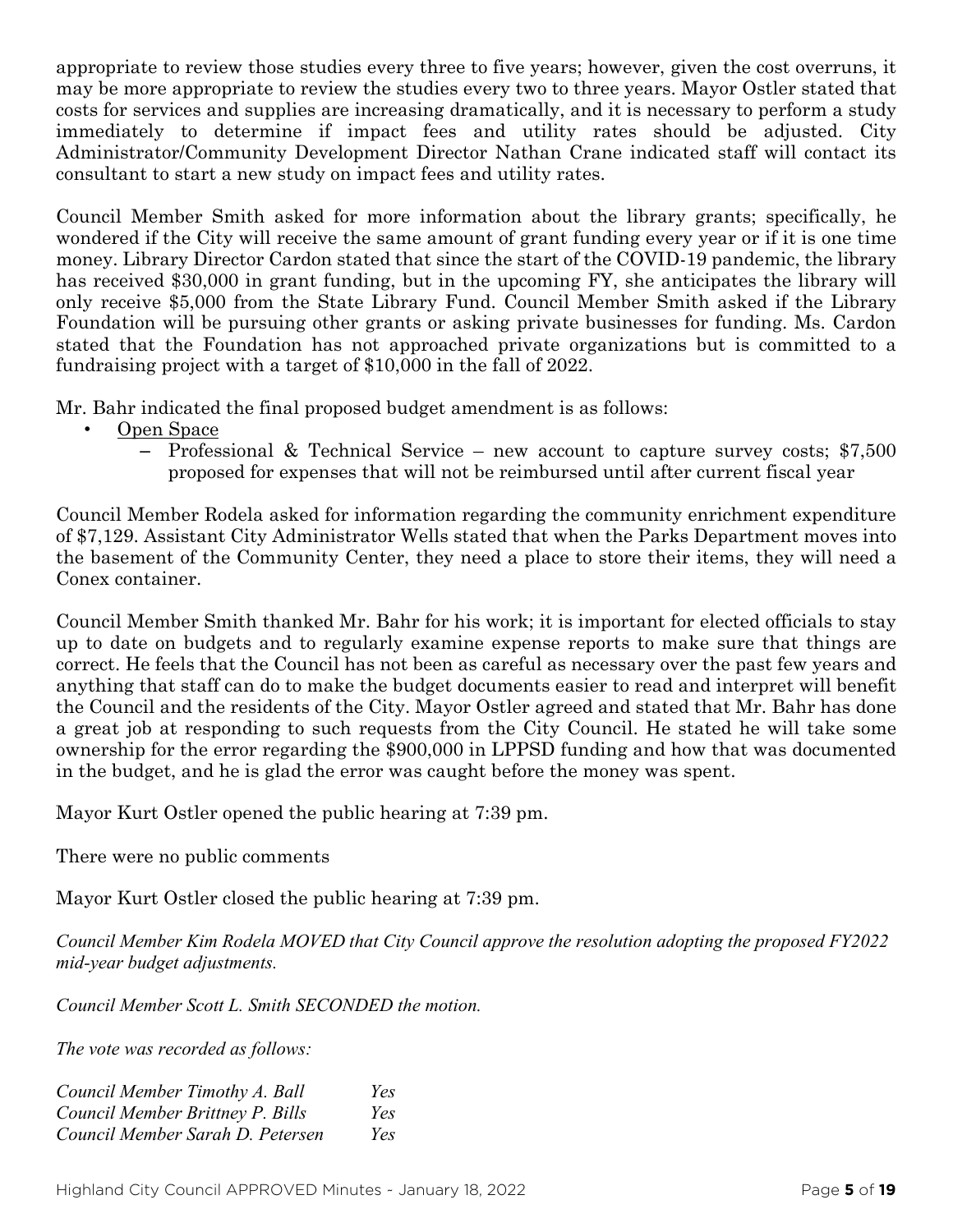*The motion passed 5:0.* 

#### **5. PLAT AMENDMENT: DRY CREEK BENCH PLAT A AMENDED LOT 3 (PA-22-01)** *Legislative*

The City Council will consider a request petitioned by Allen Anderson. The request is to combine the existing lot located at 6337 W Bull River Road with property that the applicant purchased from the City. The City Council will take appropriate action.

Planner & GIS Analyst Smith explained the City Council approved the final plat for Dry Creek Bench Plat A on June 20th, 2000. This property is in an open space subdivision in the R-1-40 Zone. The property owner's request to purchase the open space next to their lot was approved by the City Council on June 15th, 2021. The property sale closed in November 2021. The applicant is now requesting to combine Lot 3 in the Dry Creek Bench Plat A subdivision with 737 square feet of open space the applicant purchased from the City. Staff recommends the City Council approve the final plat amendment subject to the following stipulations:

- 1. The recorded plat shall be in substantial conformance with the final plat received January 10, 2022.
- 2. Prior to recording, the recorded plat shall be revised as required by the City Engineer.

*Council Member Sarah D. Petersen MOVED that the City Council accept the findings and APPROVE Dry Creek Bench Plat A Lot 3 Amended subject to the two (2) following stipulations recommended by Staff.*

- *1. The recorded plat shall be in substantial conformance with the final plat received January 10, 2022.*
- *2. Prior to recording, the recorded plat shall be revised as required by the City Engineer.*

*Council Member Kim Rodela SECONDED the motion.*

*The vote was recorded as follows:*

| Council Member Timothy A. Ball   | Yes |
|----------------------------------|-----|
| Council Member Brittney P. Bills | Yes |
| Council Member Sarah D. Petersen | Yes |
| Council Member Kim Rodela        | Yes |
| Council Member Scott L. Smith    | Yes |

*The motion passed 5:0.* 

## **6. FINAL PLAT – MINOR SUBDIVISION: MADDOX SUBDIVISION** *Administrative*

The City Council will consider a request by Travis Maddox for Final Plat approval for Maddox Subdivision, a proposed 2-lot single family minor subdivision with a remnant parcel located at approximately 4764 W 11200 N. The City Council will take appropriate action.

Planner & GIS Analyst Smith used the aid of a PowerPoint presentation to provide background information regarding the subdivision application for a 7.24-acre property located at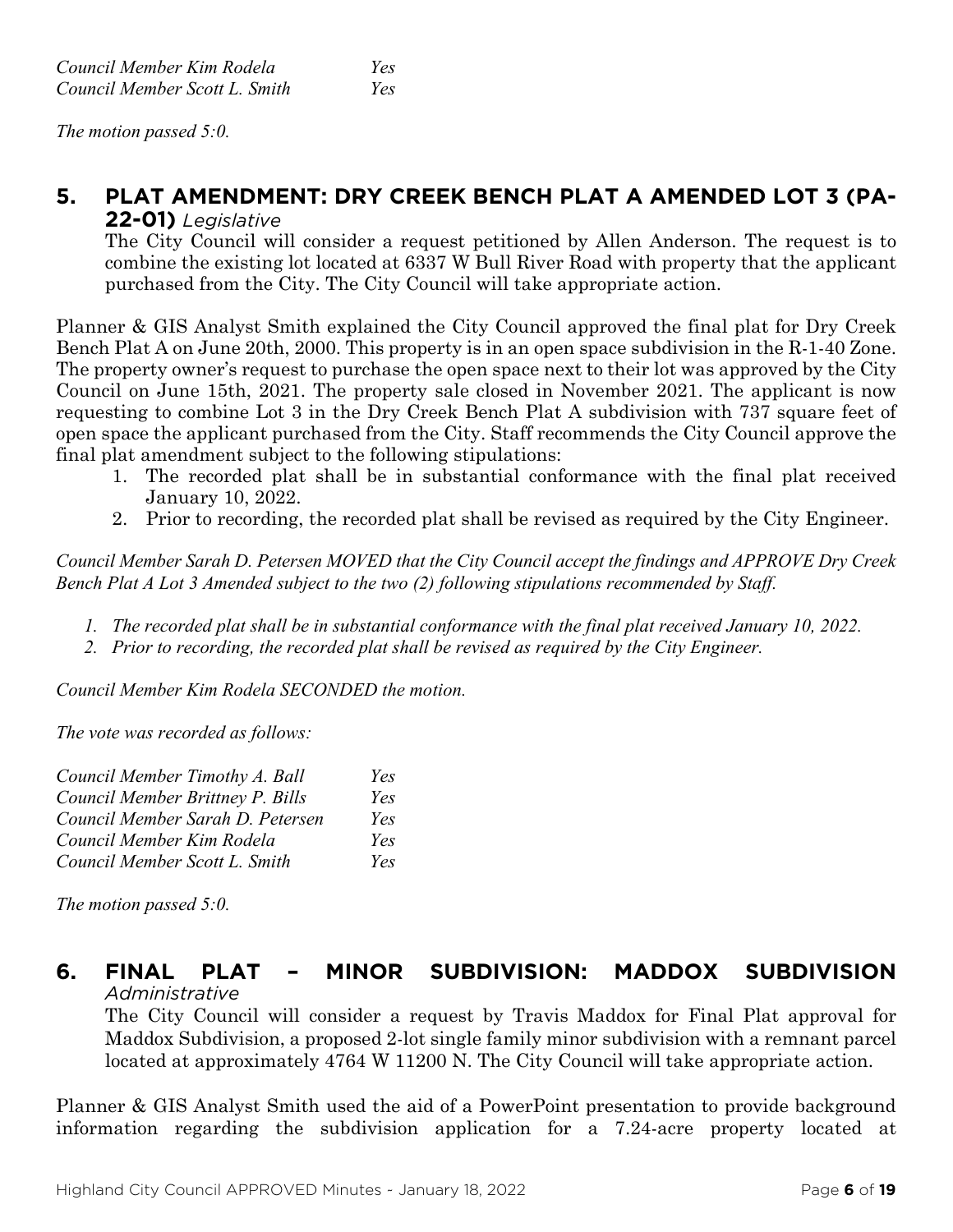approximately 4764 W. 11200 N. On April 17, 2018, the City Council approved the Preliminary Plat for Stoney Brook Plat B. The approval was after much discussion regarding a connection to the south. This connection gives road and utility access to the Maddox (previously Fehr) and Christensen properties. The developer for Stoney Brook was required to stub the road to the south in order for Stoney Brook and any other properties that were accessed solely through the Stoney Brook road to have a second independent point of access, as the road Stoney Brook was building exceeded 600 feet. There was discussion between the developer, the property owners, and the City regarding the location of this second access as the City needed to "plan for the most advantageous development of adjoining areas" (Development Code Section 5-8-105.4). The City, as well as the property owners, did not want to make one property owner bear the entire burden of connecting the road down to 11200 N. The property owners to the south of Stoney Brook at the time acquiesced to the Stoney Brook stub and the plan to have the future road that would continue south to 11200 North from the Stoney Brook stub be split between their two (2) properties when and if those properties developed. The Council is the Land Use Authority for Minor Subdivision review. Minor Subdivision review and approval is an administrative action and is subject to Section 5-4-200 of the Highland City Development Code. A Minor Subdivision review implements the previous legislative actions that adopted the R-1-40 Zoning and the Development Code. As such, review is limited to compliance to the Development Code. The applicant is requesting Final Plat approval of 2-lot minor subdivision. The development is split up into 2 phases. Phase 1 includes the 2 lots, and Phase 2 will be determined when the property owner would like to develop. Right of way and road improvements for 11200 North will be dedicated and constructed as part of the project. The right of way and road improvements are required adjacent to Lot 1 for 4740 W.; however, these improvements have not been included in the proposal.

The City noticed a public hearing to be held by the Planning Commission and received one letter of opposition, dated November 11, 2021, from Peter and Michael Christensen. They are the owners of the property directly to the east and are the ones most impacted by the current subdivision design. The Planning Commission discussed issues regarding Stoney Brooke Plat B and the need for a connection to 11200 N. The applicants were present. The Commission held a public hearing. Resident concerns were regarding where the road would connect to 11200 N in the proposed plat. The Commission concluded that there is a potential solution and that the applicants needed to be in agreement with the adjacent property owners to move forward. The Commission recommended denial on a four to zero vote; the resident asked that the request move forward to be reviewed by the City Council. After the Planning Commission's recommendation of denial, the Mayor, City Council and City Staff received a letter from an attorney representing the applicant.

Council Member Smith inquired as to the width of half of the road. Ms. Smith stated the right-ofway is 56 feet, which contains 34 feet of asphalt. The applicant would need to dedicate enough space for half of that right-of-way. She presented the conceptual plan for the project, which includes a 1,400-foot-long cul-de-sac without a second independent access on the property. She referenced the City's development code standards regarding streets and indicated staff has made the determination that the conceptual plan does not comply with these standards; staff has rendered the following findings:

- The plat is *not* consistent with the General Plan.
- The plat does *not* meet the requirements of the Development Code.
- The plat is *not* consistent with the Highland City Pressurized Irrigation Master Plan.
- The proposed plat would create fire access issues.
- The proposed plat puts an undue burden on the adjacent property owner by requiring them to solve fire, road, and utility access for the area as whole.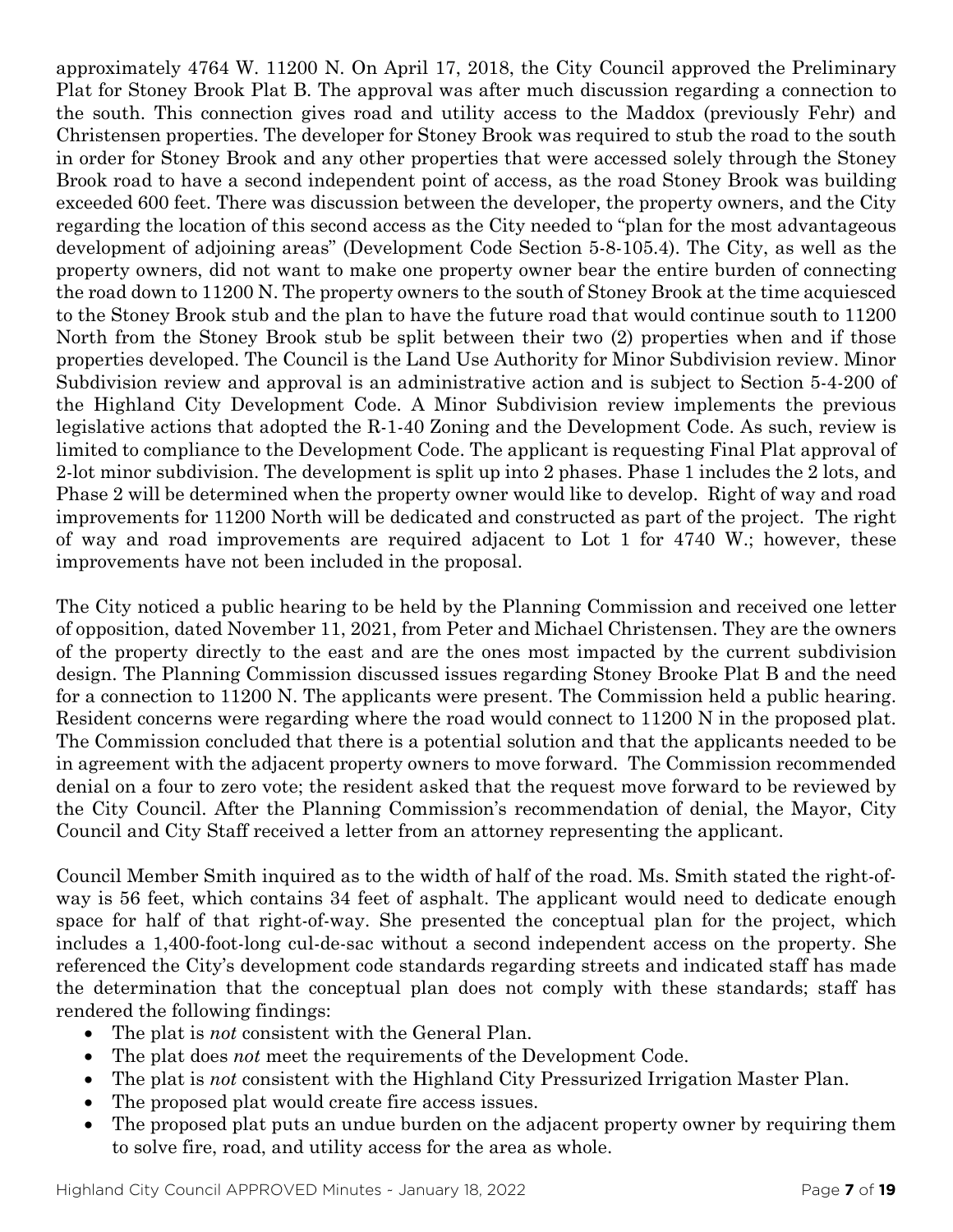- The proposed plat is not consistent with the prior approved plan for the area. The applicant does have the opportunity to work with the adjacent property owner to modify the plan to benefit both property owner's but has failed to do so.
- The lots created by the proposed plat adversely affect adjoining property.
- The continuation of 4740 W is an essential link in the City's transportation and circulation network ensuring that it is adequate, convenient, and beneficial for all current and future residents, including future residents of the applicant's property, and to the City's interest in providing for logical and necessary extensions to its utility systems.

Additionally, the requirement to provide for the portion of the connecting road adjacent to the proposed lot is roughly proportional, in nature and extent, to the impact of the proposed development on the community.

- As proposed, the development will:
	- Eliminate the ability to connect the existing stub street to the south entirely, wasting the effort and resources spent to provide a stub street for the benefit of applicant's property
	- Eliminate the ability to service the properties (both the applicant's and the neighboring property) with adequate utilities
	- Unfairly shift the majority of the burden of constructing and dedicating property for the connecting road and utilities to the adjacent property owner.
- The required improvements:
	- Do **not** reduce the number of potential developable lots
	- Allow for the existing residence to remain in place on a lot that meets setback and other zoning requirements
	- Allows the applicant to fully develop the property in the future

Ms. Smith concluded that since the proposed plat does not meet the requirements of the Development Code and other applicable ordinances, it should be denied. Therefore, staff recommends the City Council consider staff's analysis, accept the findings, and deny the proposed minor subdivision/final plat.

Mayor Ostler invited input from the applicant.

Paxton Guyman, attorney for the Maddox family, indicated that it is important to clarify a few issues that were referenced in Ms. Smith's presentation. He asked Ms. Smith to display the slide that includes the concept plan in staff's possession; he emphasized that this concept plan should be removed from the application materials for this item as his client is not asking for concept plan approval. The concept plan was just that – a schematic conceptual idea for the property but is has nothing do with the actual application before the Council tonight. He then asked Ms. Smith to display the proposed subdivision plat and indicated the plat is what is before the Council tonight for consideration. The plat would turn a 7.5-acre parcel of land into two lots and a remainder parcel; there are no plans to develop the remainder parcel now or in the future. His client is only asking for a very minor subdivision; lot two is where the existing home is so the action to approve that lot is to create a building lot around an existing home. There will be no new construction impact on that lot. Lot number one will be a new single family building lot. The minor subdivision has the impact of creating one new single-family lot. The reason this is significant is that that new lot is adjacent to 11200 North and will have service and access to utilities on that road. There is nothing about this new minor subdivision plat that requires a new road of any kind. The City has gone to great lengths to explain why they would like to see a road developed in conjunction with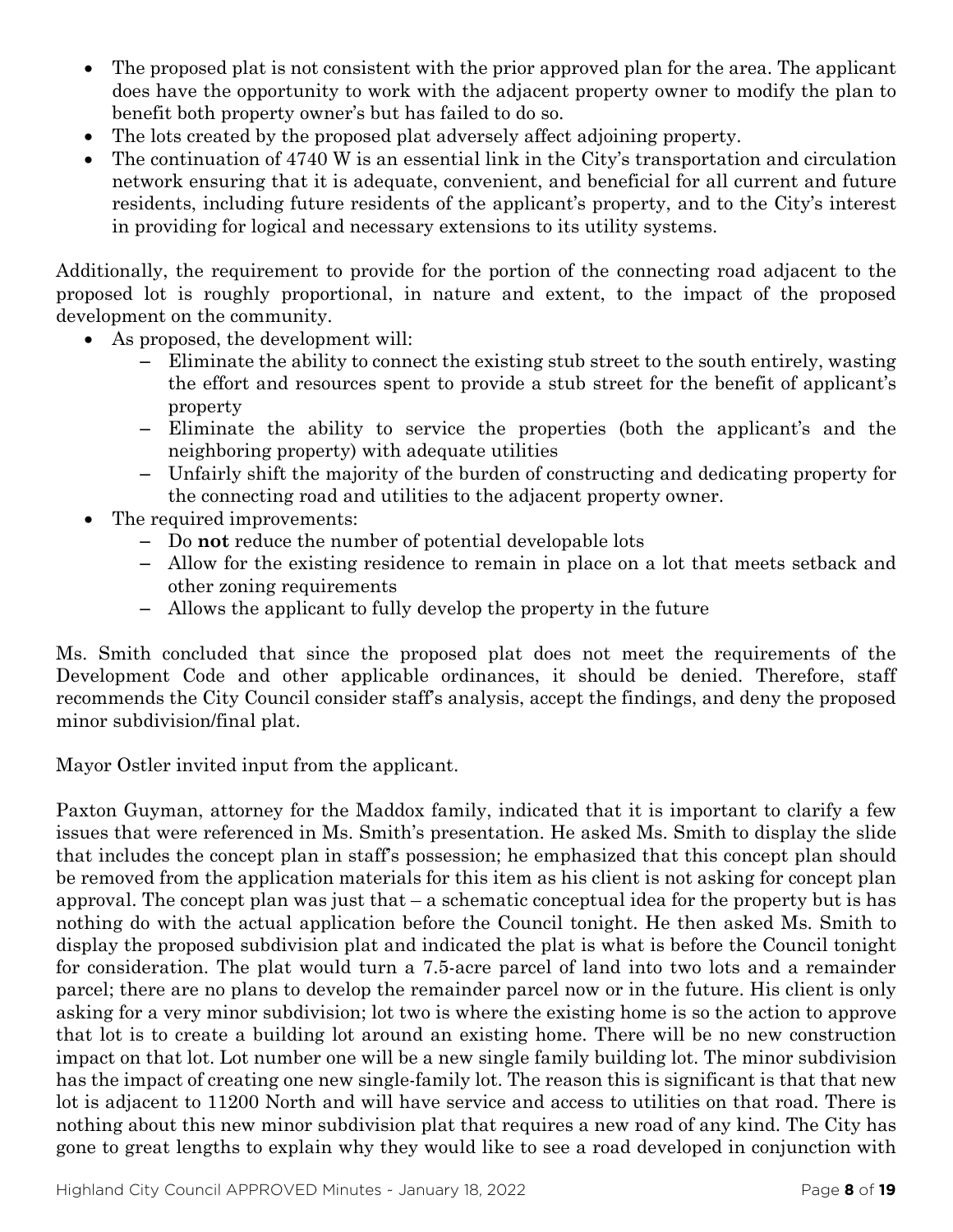the subdivision. All of this many be persuasive, but according to the exactions law, cities do not have the power to force landowners to dedicate land and install roads that are not needed for the subdivision application. He reiterated if the subdivision plan does not create the need for a new road, the City cannot require his client to dedicate land or expend funds to build a new road and create new utility connections. Such a requirement would be an unlawful taking. If the government indicates that it will only approve the subdivision if land is dedicated, an unlawful taking is the result. The Utah Supreme Court has created case law on this type of issue; there is no impact associated with the proposed subdivision that creates the need for a new road. He stated that if the Stoneybrook Subdivision to the north had never been built and that land was vacant, and his client were asking for this same minor subdivision approval, the City would never consider requiring the road going to nowhere; the only reason the City is asking for the road now is an attempt to solve a problem created by the Stoneybrook Subdivision; that subdivision is illegal as it has one point of access that extends longer than 600 feet. The time to have solved this problem was when that subdivision was approved rather than requiring his client to now build the road. He applauded Ms. Smith for her planning analysis of this matter, but she is not a lawyer and does not understand constitutional takings and unlawful exactions. He indicated he has provided the City with an opinion from the State Property Rights Ombudsman that explains exactly what he is trying to express to the City; this opinion is based upon a case from American Fork in 2014 that was very similar to this situation. If the City wants the road to be built, it can exercise its imminent domain powers and pay for the property rather than forcing the developer to pay for the improvements that are not needed for his subdivision. He suggested that the City obtain an opinion from the Ombudsman rather than making an unlawful decision of denial that will be challenged in court.

Council Member Smith stated he was confused by the concept plan that included eight lots and he asked where that plan came from. Mr. Guyman stated it came from his client as they were trying to create a plan requested by staff to identify how the property could be built upon in the future. However, the City cannot make land use decisions based upon what might happen on the rest of the property in the future.

Mayor Ostler inquired as to the applicant's plans for the remainder parcel in the future. Mr. Guyman reiterated that there are no plans to develop that parcel. Mayor Ostler asked if there will be a deed restriction placed on the property indicating that it will not be developed. Of, if there is the potential to develop the property in the future, he wondered how the developer will access sewer infrastructure to serve the property. Mr. Guyman stated that if and when his client tries to develop the remainder parcel, they understand they will be required to comply with City land use ordinances that have been referenced by Ms. Smith tonight; it is important for the Council to act only upon the applications before them tonight rather than any potential development of other parcels in the future.

Council Member Peterson asked Ms. Smith to display the slide with the existing development in the area to draw attention to the impact that the Maddox project would have on the Christensen property. Mr. Guyman stated that those issues should be considered as development in the area continues; the Council cannot act on something that is not before them tonight. Council Member Peterson asked Mr. Guyman what his client has done to work through some of the concerns expressed by the Christensen's. Mr. Paxton stated he has not been a party to those discussions, but it is his understanding that at least one of the members of the Christensen family agrees that the City should not force the road along the property line between the two properties because it would not help either of the properties. If the City forces a road from Stoneybrook straight to the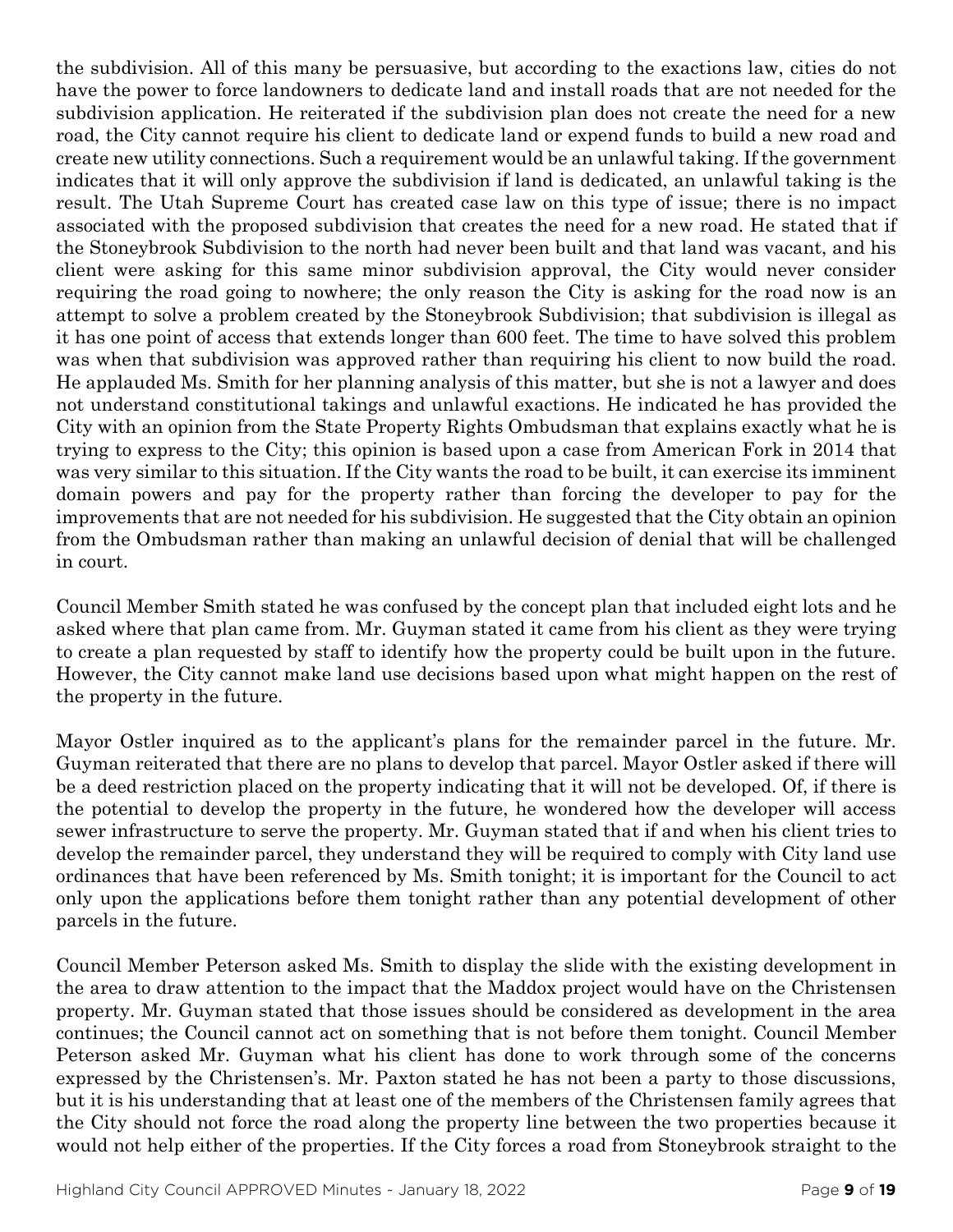south of 11200 North, none of the lots on the Maddox or Christensen property will face that road and it will only help to solve the problem created by the Stoneybrook development. He stated the Council should ask themselves what problem they are trying to solve tonight. He added that the staff report suggests there was an agreement made between the Maddox's and Christensen's and that the property owners to the south acquiesced to the Stoneybrook issues, but Mr. Fair's heirs adamantly deny that there was ever an agreement. The Christensen's have said that they also did not make such an agreement. In their letter dates November 11, 2021, they spoke about the proposals that were under consideration when Stoneybrook was approved, and they referenced a third proposal that was considered. The letter indicates that the Christensen's, along with the former owner of the Maddox property – Mr. Robert Fair – opposed this proposal, but the City adopted it against their wishes and a road was stubbed to the north end of the two properties. He stated he is not sure how staff can say there was an agreement with the property owners when both property owners deny such an agreement, but more significant is that the City knows better than to consider a verbal agreement about dedicating property to be binding and enforceable. He stated the best thing for the City to do would be to approve the minor subdivision as proposed, not require a road to nowhere that benefits no one, and let the Christensen's develop their property when they choose and according to the ordinances that are in place at the time.

Council Member Ball asked if the City would have the ability to enforce land use codes on future development in the area if the minor subdivision plat is approved at this time; he is concerned that the City will be in a precarious situation in the future as the Christensen property develops. City Attorney Patterson stated that approving the minor subdivision plat would not forestall the City from enforcing development requirements, such as utility connections and transportation improvements. The enforceability of City ordinances is not in question. Council Member Ball stated his concern is the creation of a precedence as a result of taking an action that may not be in accordance with an agreement or land use ordinances. Mr. Patterson stated that the staff and Planning Commission recommendation is based upon compliance with the City's land use code and General Plan; he does not believe a denial would create an opportunity for a future applicant to argue for a similar exception to any City regulation. Council Member Ball asked if lot two meets the land use code requirements. Mr. Patterson stated staff does not believe it does. He referenced Mr. Guyman's mention of exaction of property and noted that exaction is a conditioned dedication of property, infrastructure, or money required as a condition of a development approval. A requirement of this approval would be the exaction of the roadway. The question the Council should ask themselves is if the impact of the development application is roughly proportional to what the exaction is. The answer to that question depends on the interpretation of the impact of need associated with the development. The proposed application, as submitted, has relatively minor impacts and the impact of one lot does not justify a 180-foot-long road and associated utilities. But from staff's point of view, the impact of the development, when considered overall, creates a problem in that staff cannot see any way for the rest of the property to be developed in accordance with the City's land use codes. There is no deed restriction that would limit development in the future so it is important to take actions with the understanding that future development will occur. Stub streets are a perfect example of this position; when the City approves a project that is adjacent to raw ground that could be developed in the future, stub streets are required. This property is under Highland City's jurisdiction and the City has the obligation to provide public services to the subject property as well as the surrounding property that could be developed in the future. Mayor Ostler agreed but noted that the impacts being created by the property owner will affect his property in the future; if the property owner is developing in a way that will harm their future interests, he wondered if the City should be concerned. Mr. Patterson stated there is a level of fathering the City must consider for private property owners, but the fact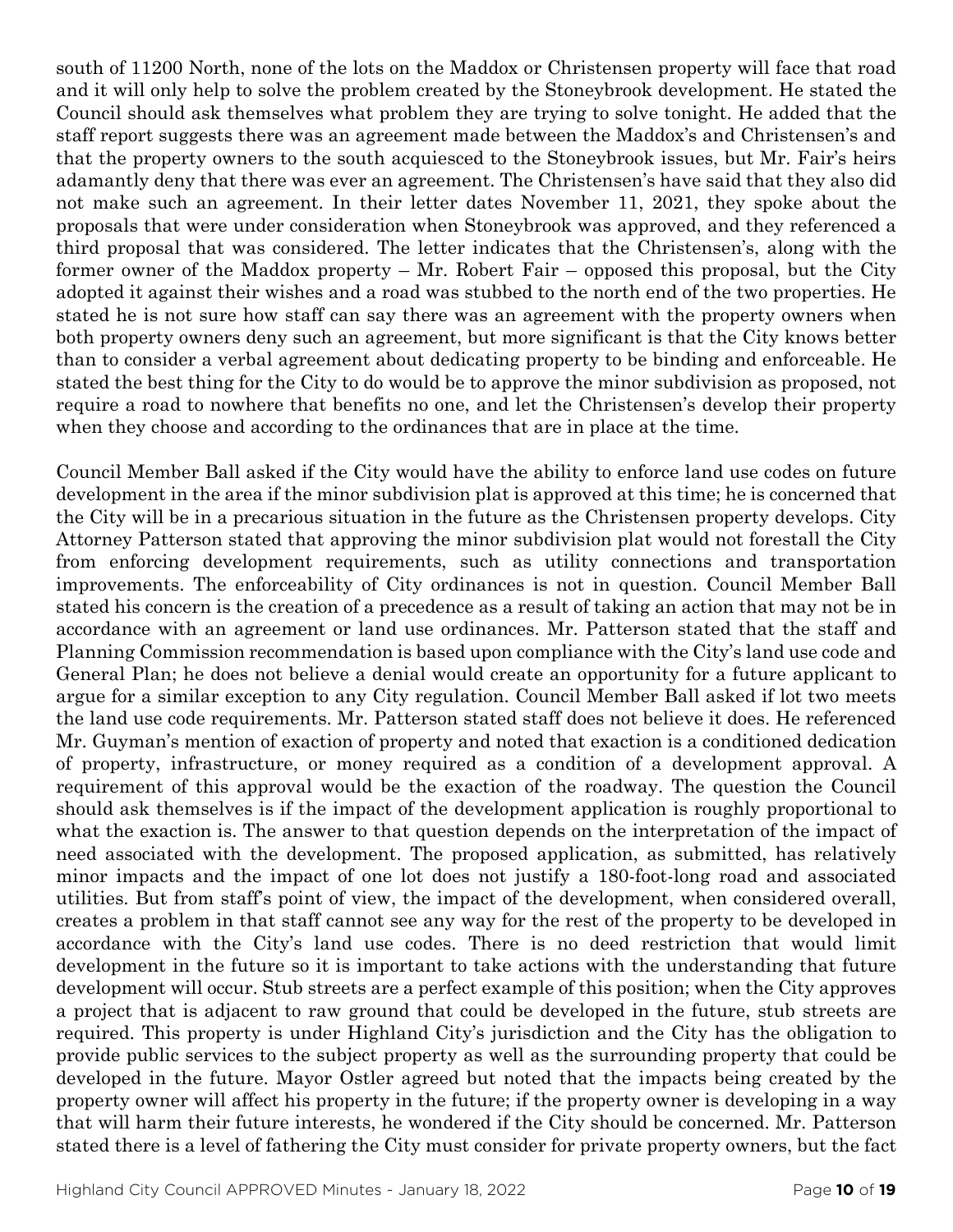that decisions being made by the property owner will only impact the development potential of the remainder of their property in the future could be considered by the Council. However, he would recommend that the Council hear from the Christensen's about the impact this project will have on their property in the future.

Council Member Smith stated he is still confused by the concept plan; if there have been no discussions about subdividing the property into eight lots in the future, he wondered why the concept plan was ever presented. Mr. Crane stated the City requires concept plans for two reasons: one is to have an understanding of how access can occur for large parcels that are landlocked and second is to illustrate the concept of moving the road outside of the traditional alignment as proposed. Council Member Smith asked if the concept plan was created by the applicant, to which Mr. Crane answered yes. Mr. Patterson added that the City does not have a code requirement that an applicant create a concept plan, but it is informative in nature so that the City can consider how to provide adequate services in the future.

Mayor Ostler stated that if the City were to approve the two lots without the requirement for the side road, he wondered if the Maddox family could argue they have a hardship that should be considered in the future and that an exemption from the ordinance should be granted. Mr. Patterson stated that any landowner can request a land use code change in the City, but the 600 foot street length is in place as it provides for safer public safety access and response. He agreed that there are issues in Stoneybrook; it was a large, narrow piece of ground and it would have been difficult to build two roads to circulate through it. The City had the option to either deny that plat or figure out a way to work around the issue and the manner in which the property has developed was ultimately the option the City approved. To put the entire burden of an additional road in the area on the Christensen's would be improper as their development also would not require the road.

Council Member Peterson asked if there have been any other concept plans provided to the City for this project. Mr. Patterson answered no.

Mayor Ostler invited public input.

Michael Christensen stated his father is Robert Christensen and they own the property on the east side of the Maddox property; his father has asked him to address the Council on his behalf. He stated he is not a lawyer, but he does know that if the Council approves the two-lot subdivision that has been presented to the Council tonight, that will shift the requirement for the road to be on the Christensen property when they choose to develop their land. He stated there have been other concept plans developed, but they have not been presented to the City; each of those concept plans identifies the road on the Christensen property and that would result in his family incurring \$400,000 to \$700,000 in increased development costs. This requirement would also reduce the value of the potential building lots on their property. He stated that the original proposal identified the road in the middle of the two properties. The Maddox's have made the argument that the action before the Council is approval of just one building lot, but that decision would ultimately shift the responsibility for the entire roadway to the Christensen's. He stated that when his family met with the Maddox's in the past, the Maddox's made an offer to purchase their property, but it was not for sale as it is a working farm; if his father is required to construct a road on their property in the future, the entire property will be devalued, which will make acquisition by another property more advantageous. He stated he feels that the current layout as proposed is unfair to his family and he asked that the Council deny the application and give both property owners additional time to develop a layout that does not unduly place the burden on the Christensen property.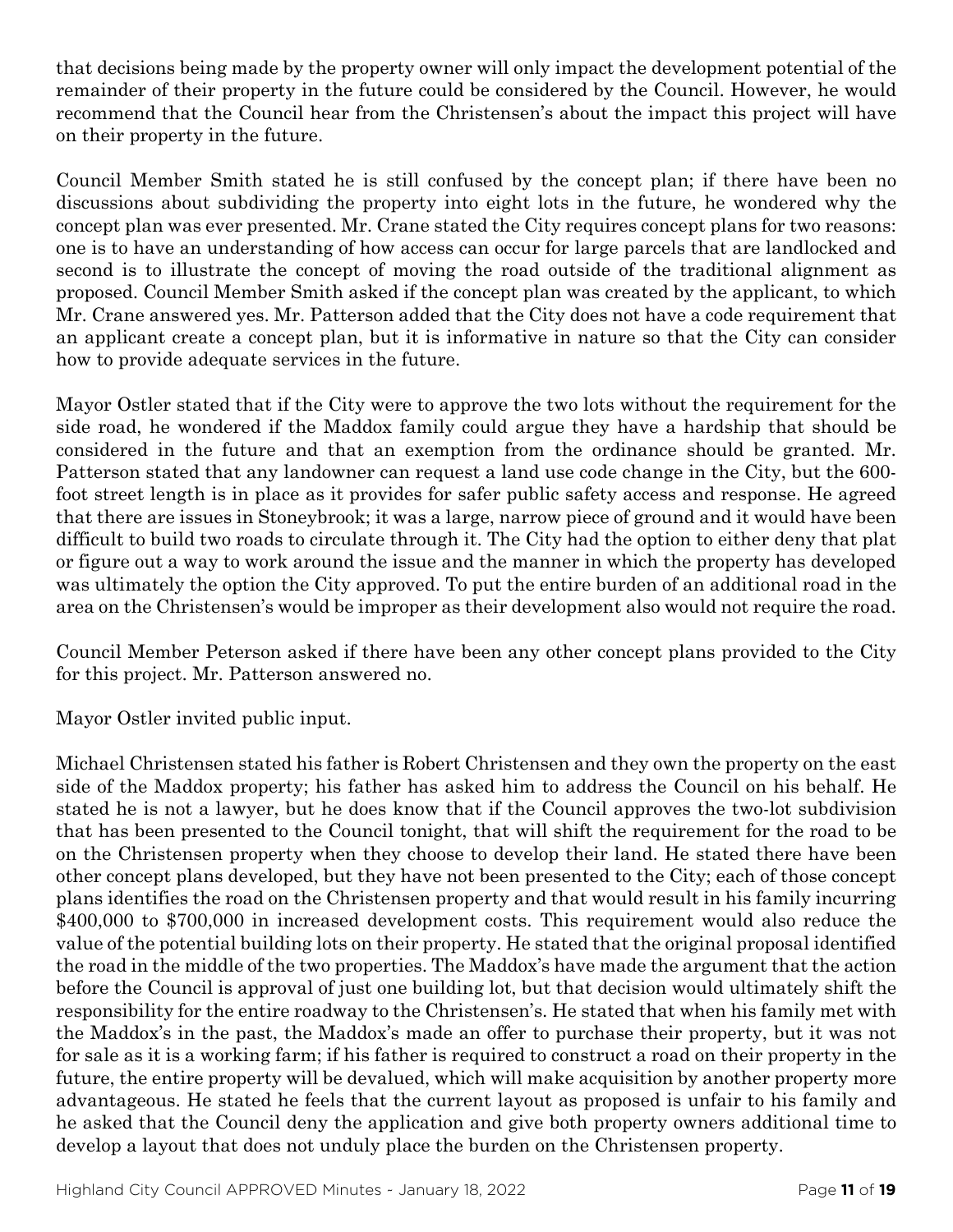Council Member Smith asked Mr. Christensen if his family is willing to pay half the cost of the road if it is placed between the two properties. Mr. Christensen answered yes; his family would pay for half of the road at the time their property developed. The better option for the family was to construct a cul-de-sac that serves the potential future lots on their property, but it sounds as if that is no longer an option to the City. Council Member Smith inquired as to the size of the Christensen property. Mr. Christensen stated it is slightly over six acres in size.

Mr. Guyman asked if it is Mr. Christensen's preference that there not be a road between the two properties running to Stoneybrook, but, rather, to have a cul-de-sac on their own property. He stated that would be an important clarification, although it would not change his analysis regarding an exaction. He provided an example of a truly lawful exaction; if there is a subdivision that will double the amount of traffic on a road, it would be fair to require the developer of that subdivision to widen the road to solve the increased impact. He emphasized the application before the Council does not create an impact that justifies a new road. If his client decides they should have performed different improvements on the property, that is their own problem, but tonight they are asking for approval of a two-lot subdivision.

Mayor Ostler stated Mr. Guyman has asserted that the City is considering an unlawful taking of property by requiring the construction of the road. He asked Mr. Patterson to respond to that claim. Mr. Patterson stated that the City has the power of imminent domain that provides for the taking of property for public use. There is a related doctrine called exaction and the question that has been considered in different courts is whether a government entity can place a condition on approval of a land use permit that requires the applicant to give the City money or make a certain public improvement. If the government were to take a person's private property for a public purpose, the private property owner must be paid just compensation; but the question is whether a condition on a development application rises to a level of a taking that the government entity cannot do without compensation. He stated the question is whether this is an unlawful exaction. The government entity must show there is a government interest proportional to the impact of the development and the burden of the exaction. He stated that the primary dispute is whether the two-lot subdivision will impact just the road in front of it or if it will impact adjacent properties. One option that was suggested by the counsel for the applicant is to request an opinion from the State Property Rights Ombudsman and he is willing to ask for that opinion if the Council would like. If no road is required, but the property owner later realizes they need a road, in order to secure a variance from the City Code they would have to prove that the hardship was not selfimposed. The property owner would not be able to do that in this case. He referenced the discussion of the concept plan and reiterated that the City only asked for that plan in order to try to get an understanding of alternative options for developing the property and what impact that development will have on other properties.

Council Member Rodela stated she appreciates the thorough arguments from both Mr. Patterson and Mr. Guyman and noted she feels that it would be appropriate to solicit an opinion from the State Property Rights Ombudsman.

*Council Member Kim Rodela MOVED to continue this item to get an opinion from Ombudsman's office.*

*Scott L. Smith SECONDED the motion.*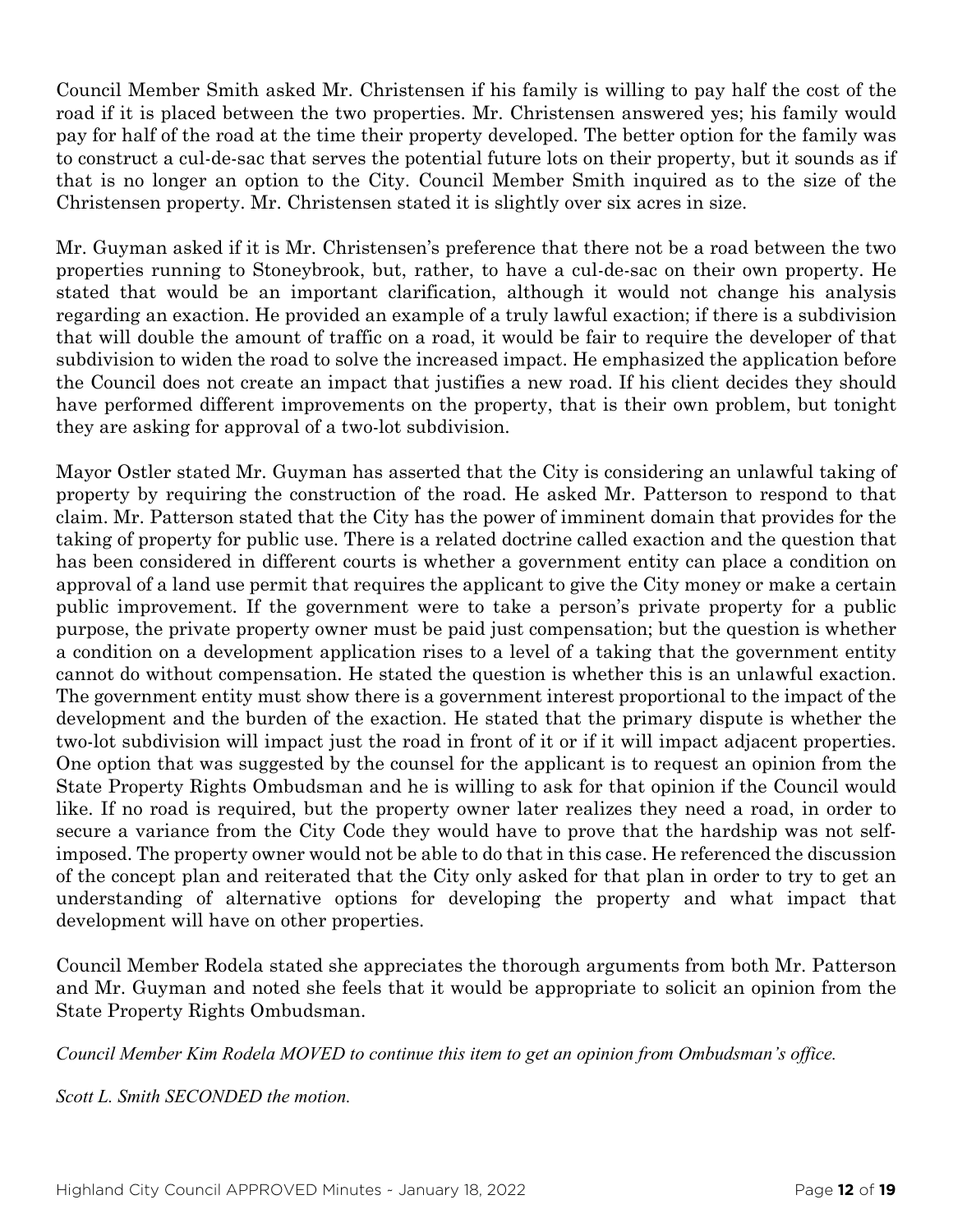Council Member Peterson asked Mr. Christensen what his ideal concept plan for the property would be. Mr. Christensen stated that if there were no requirement for a stub road, he would like to see a development with a cul-de-sac and seven building lots; the Maddox family could essentially consider the same layout for their project. Council Member Peterson asked if the cul-de-sac option is something the City could consider. Ms. Smith stated that the cul-de-sac, standing alone, could comply with the City Code; this was included on the original concept plan for development of the area.

*The vote was recorded as follows:*

| Council Member Timothy A. Ball   | Yes |
|----------------------------------|-----|
| Council Member Brittney P. Bills | Yes |
| Council Member Sarah D. Petersen | Yes |
| Council Member Kim Rodela        | Yes |
| Council Member Scott L. Smith    | Yes |

*The motion passed 5:0.* 

#### **7. ACTION: HIGHLAND GLEN POND SHORELINE TRAIL IMPROVEMENTS** *Administrative*

The City Council will select a location and design of trail improvement on the west side of the Highland Glen Pond. The Council will take appropriate action.

Assistant Public Works Director Murdoch stated in August of 2020 a safety concern was brought to the City's attention following an incident that occurred at Highland Glen Park along the trail adjacent to the beach area of the pond. Due to the sandy nature of the area, material had been washed away along the trail edge leaving an eroded channel in the sand beach from the trail to the ponds edge. This was likely caused by beach goers digging in the sand and running water down the beach. When staff was made aware of the situation, they promptly filled the area with additional sand material. The erosion of material is a recurring issue and staff has concluded that to mitigate future incidents, a better solution is needed. Working with J-U-B Engineering, staff has considered three different options, summarized as follows:

- Option #1: This option would be construction of a curb style retaining wall along the edge of the trail adjacent to the beach to prevent further erosion. The retaining wall would extend north from the outlet structure to the dock. Plans include an aluminum two-rail fence on top of the retaining wall with several openings to enter the beach area. A concrete apron would protect the path that leads to the beach from experiencing too much erosion. The ramp would be covered by 12-18" of sand to maintain the aesthetics of the beach. The current trail would be repaved, and the beach area would be restored with sand. The cost estimate is \$317,696.88 excluding the fence.
	- o Pros: Pathway stays next to the pond and users continue to enjoy walking the loop around the pond. All areas of the pond are easily accessible.
	- o Cons: Higher cost, and the two-rail fence between those on beach and grass may be restrictive for quick access to the beach for parents watching children.
- Option #2: The existing trail along the beach would be removed and rerouted through the trees on the west side of the pond through the picnic areas avoiding the beach area. The outlet structure would also be replaced. The trail adjacent to the pond would be removed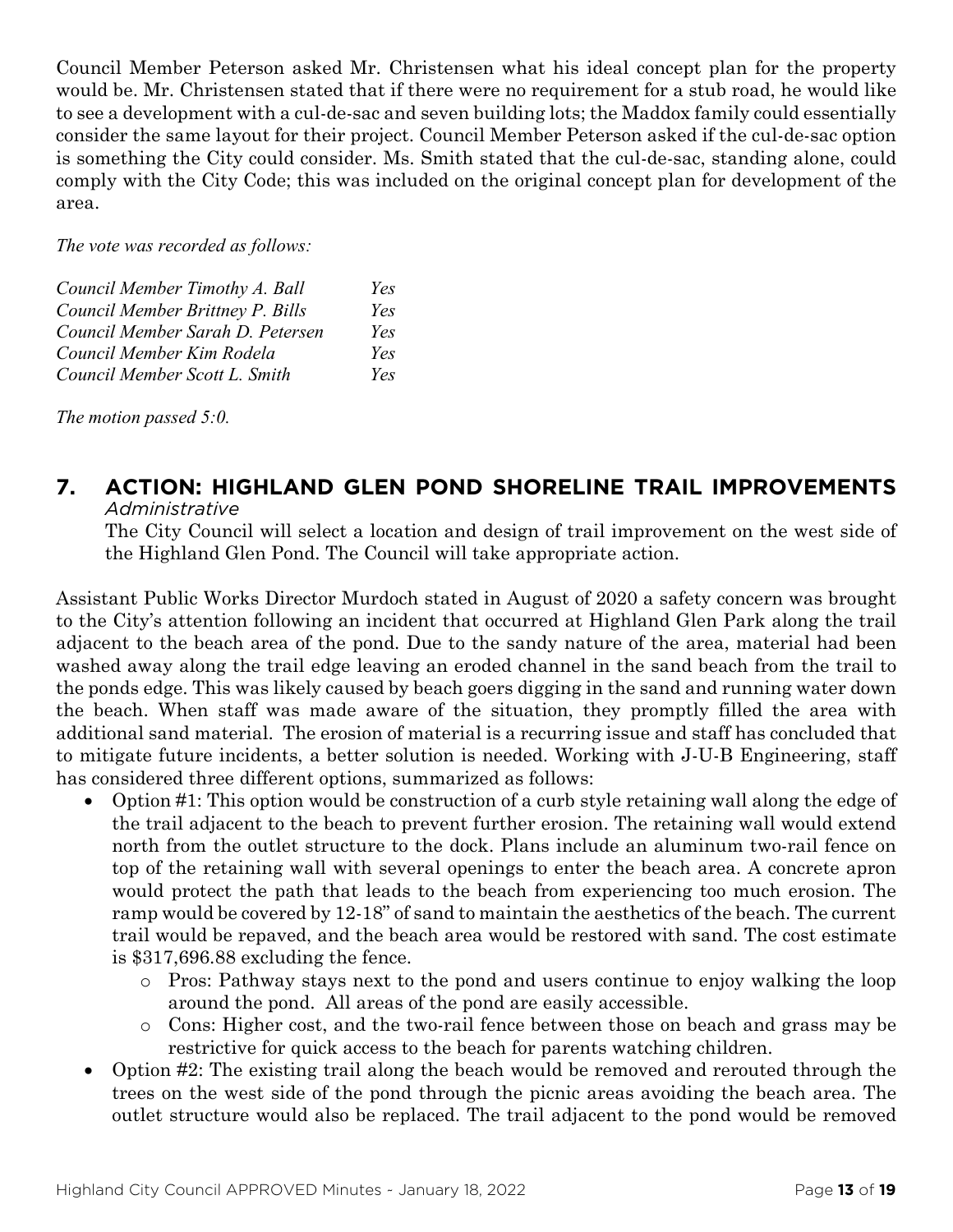and the grass extended to the beach to minimize the erosion potential. The cost estimate is \$142,194.00.

- o Pros: Lower cost, direct access between beach and grass area, conflicts between the trail users and beach users are minimized.
- o Cons: Loss of circuit path around pond. It is observed that many people enjoy walking around the pond. This option does not provide protection for those on grass area entering beach area.
- Option #3: The existing trail along the beach would be removed and rerouted behind the grass and picnic area. The grass area will be expanded across the current trail. Sand will be added to the beach. A retaining wall will be constructed approximately fifty-eight feet long south from the dock. New concrete pads will be added for picnic tables. Railing will be placed on the retaining wall and also to the outlet structure for added safety. The estimated cost is \$148,908.50. Staff is hopeful to reduce the costs from the engineering estimate by completing as much work as possible using in-house labor.
	- o Pros: The trail remains near the beach area while maintaining an uninterrupted view of the pond and beach. Placing the trail in this location will add additional grass and an improved picnic space.
	- o Cons: Requires the removal of a portion of the woody vegetation along this section of the pond. A significant amount of fill material will be needed to accommodate the construction of the southernmost portion of the trail.

Mr. Murdoch stated staff recommends option three; the funding total for this project is \$155,940 and is made up of three founding sources: trail maintenance funding, Highland Glen improvement funding, and trails funding.

Council Member Smith agreed that the recommended improvements are needed, but he asked if the City could guarantee that the pond will remain full; it is his understanding that the pond is fed by Pleasant Grove irrigation, and he asked if the City has rights to that water. Mr. Murdoch answered yes; the water levels were low last year due to the drought, but the City has rights to the water and it should continue to feed the pond.

Mayor Ostler asked if the funding mentioned by Mr. Murdoch is available in the current budget. Finance Director Bahr stated that the funding sources mentioned by Mr. Murdoch are contained in the current budget. Mayor Ostler stated that he believed that the trail funds are from last year's budget. Mr. Bahr stated that any money left in the trail fund last year would have been rolled into the General Fund; the money identified for this project is trail funding in the current FY. Mayor Ostler stated the funding for trails is generated by a trail tax and the revenue for that tax must be kept separate from the General Fund. He stated that the City should have had \$70,000 in trails funding last year. Mr. Bakr stated that the \$70,000 in trails funding was included in the current FY budget and it is available for this project. This led to high level discussion of all funding sources and past expenditure of trail funding, with Mayor Ostler stating that he wants to be sure that the trails tax revenue is accounted for in its own budget line in that is independent of the General Fund.

Mayor Ostler reiterated staff recommends option three and he called for a motion.

*Council Member Kim Rodela MOVED that the City Council APPROVE design Option #3 with the trail relocating behind the picnic and grass area, directing staff to commence construction, and bid the appropriate portions of the project.*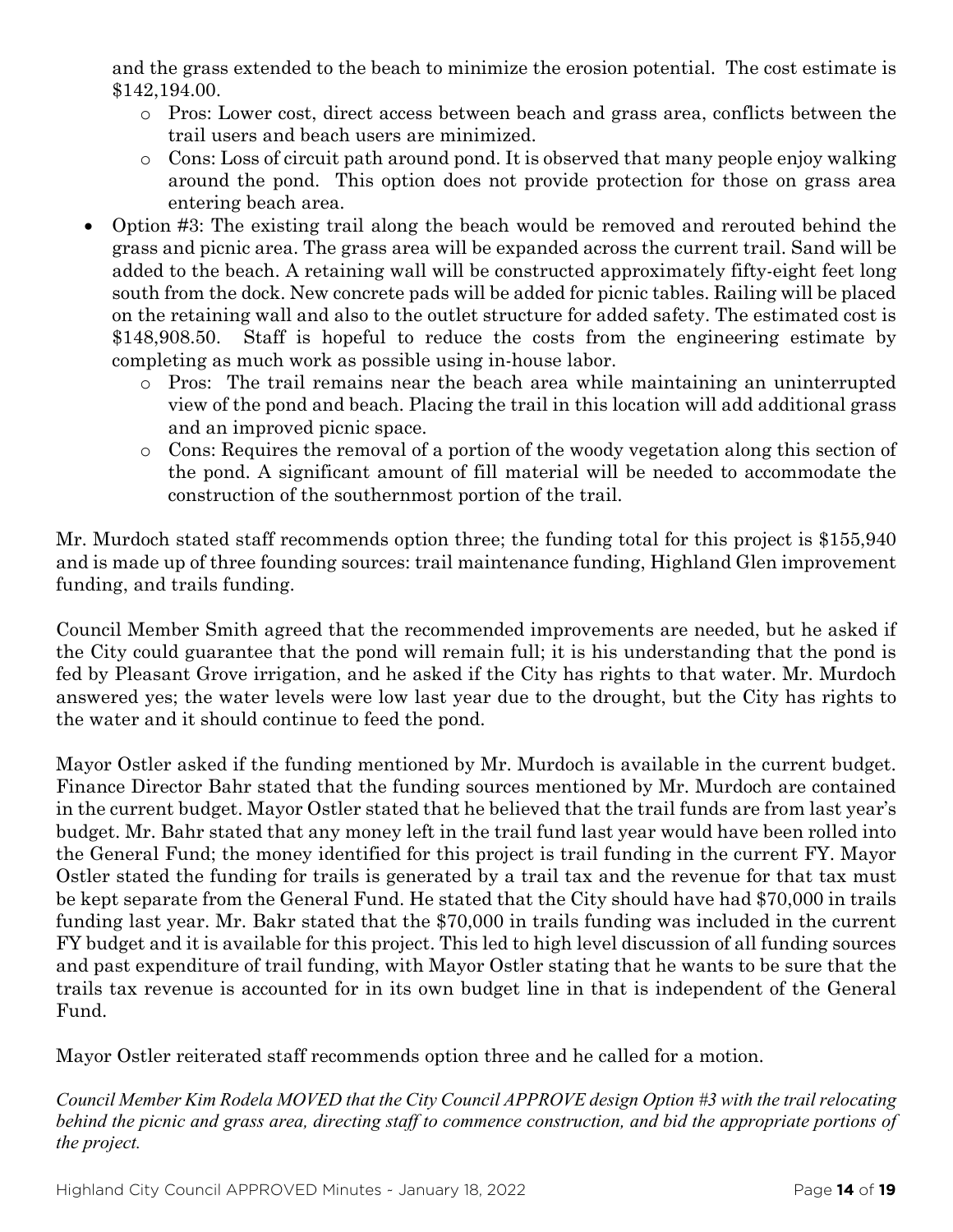*The vote was recorded as follows:*

| Council Member Timothy A. Ball   | Yes |
|----------------------------------|-----|
| Council Member Brittney P. Bills | Yes |
| Council Member Sarah D. Petersen | Yes |
| Council Member Kim Rodela        | Yes |
| Council Member Scott L. Smith    | Yes |

*The motion passed 5:0.* 

# **8. DISCUSSION: SANITARY SEWER IN COUNTRY CLUB AND DRY CREEK NEIGHBORHOODS** *Administrative*

The City Council will discuss the proposed construction for the sewer pipe size increase from an 8-inch pipe to a 12-inch pipe in two areas of the City, (1) the area west of the Alpine Country Club, (2) the area west of 6000 West in the Dry Creek wash. This item is being presented for information and discussion only.

City Engineer/Public Works Director Spencer presented maps of the sewer system in the Country Club and Dry Creek neighborhoods; the sewer lines in the Country Club neighborhoods are at capacity and when the Country Club empties their pool, the city has had to closely monitor to ensure that there are no backups into surrounding residents. Plans have been prepared to increase the pipe size from 8-inch to 12-inch pipe. The two methods that being considered for bid are open trench and pipe bursting; pipe bursting is a form of trenchless installation. Construction timing will be dependent on the winning contractor, but it is estimated that the project will take five to six months for the project to be completed. The project mandatory completion is contemplated as June 1, 2023. Once a contractor is selected, a specific timeline will be specified. This was provided to provide flexibility for contractors and for the city to receive better pricing. To avoid damage to existing lot landscaping and Cottage on the Greens open space a new route for a portion of the sewer line has been selected. The roadway at the entry to the Country Club from Alpine Highway will have an open-trench sewer installation. There is not currently sewer in this roadway. This installation will cause impacts to the existing trees. The project will also reconstruct a portion of the Country Club Drive roadway. The exact portion of roadway reconstruction will be determined when the final sewer pipe installation method is determined. It is advantageous to reconstruct the roadway when we are installing sewer lines via an "open trench" methodology. He then noted Country Club Drive has trees within the median and along the edge of the street. Based on a field review with the City arborist several of these trees will be impacted by the construction:

#### Siberian Elms

The Siberian Elm trees in the center islands will be removed. Recently we have had to remove one tree at the request of the residents to accommodate travel trailers and another one lost a significant limb in a windstorm.

Road and Root Damage

There are several trees whose root structure will be severely damaged. There are two main concerns with damage to the root system, first is the removal of the structural support for the tree and second with enough roots being removed the tree will not be able to get the water it needs to survive. As a result, these trees need to be removed.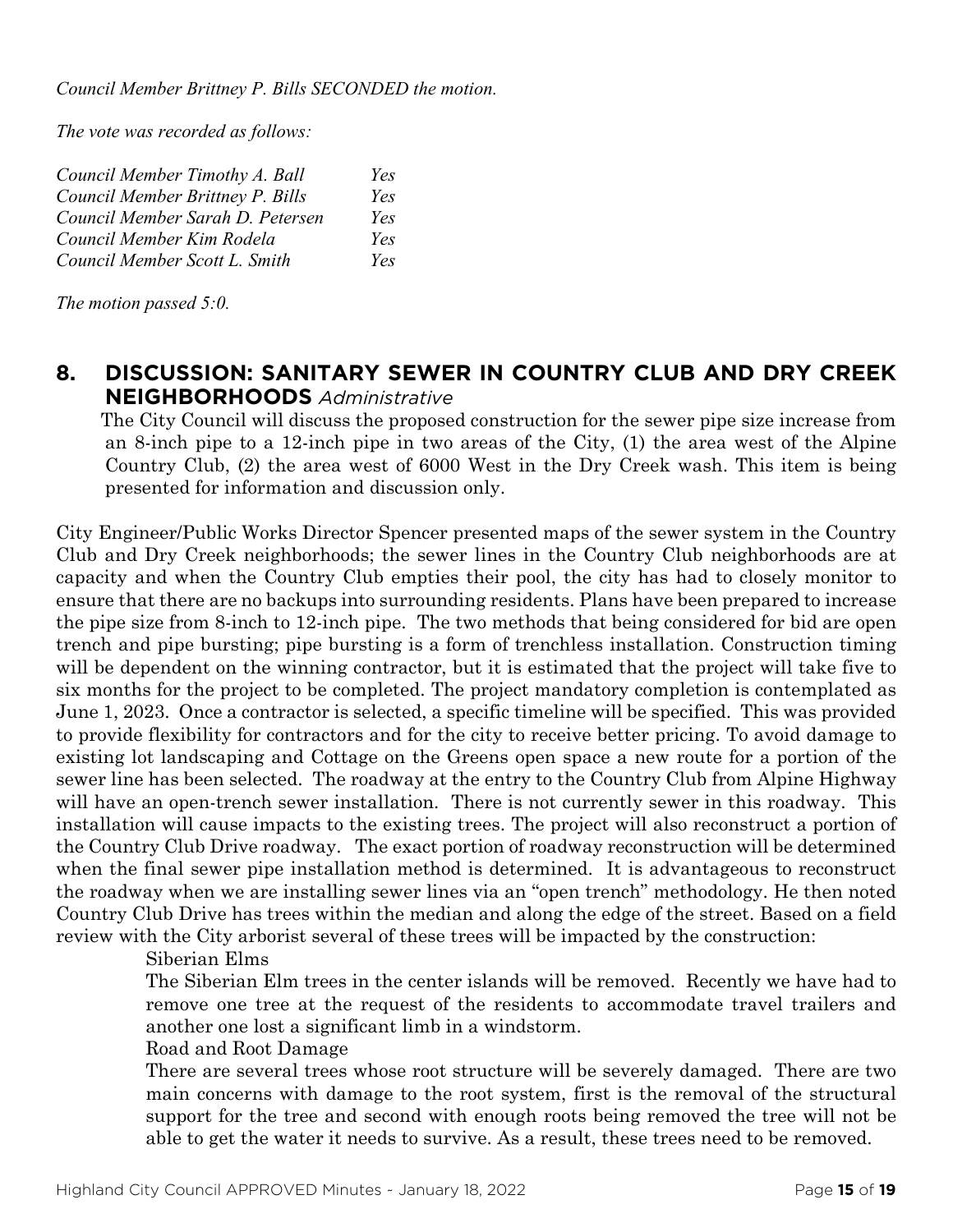Due to the size and location of the trees some roots have caused damage to the curb, gutter, and road. The trees also shade the street causing a perpetual ice for portions of the winter. The perpetual ice causes a sliding hazard and premature pavement failure. Pine Trees

While it appears possible to install the sewer and leave most of the evergreen trees in place, there are other detrimental effects from these trees. Some of these effects are the shallow roots in the pavement and the shading of the roadway as discussed above. Staff is recommending that these trees be removed. A potential alternative may be to replace all trees in the islands with deciduous trees that are better suited to the roadway environment, similar to those in Alpine Highway islands.

He presented an aerial photograph to identify the trees that will need to be removed.

He then discussed the Dry Creek neighborhood; a sewer line increase is needed on Dry Creek Circle in this project. The exact method of installation has not yet been determined. Staff is hopeful that pipe bursting will prove economically viable as it will be less impactful. The total project costs are estimated to be \$1,899,000. Funding is available in the sewer, road capital, and storm sewer funds for the project, which was previously estimated at a cost of \$1,505,920 in the May 2021 utility rate study. The project will be included in the FY2023 proposed budget.

Council Member Smith expressed concern about removing islands and trees in the Country Club project; he would like to preserve as many trees as possible. He is also concerned about the downtime for the sewer system during this project. Mr. Spencer stated that homeowners should only experience one day of downtime during the project. They will be asked not to use their toilets and sinks throughout the day, but those services should be available again in the evening hours. Council Member Smith asked if the roads in the neighborhoods will be resurfaced as part of this project. Mr. Spencer stated the resurfacing of the roads has been postponed until a time that the sewer project could be completed; the two projects will be completed in conjunction with one another. He then stated that he understands there is a value associated with the islands and the trees and he has proposed a compromise that will allow for some of the trees to be kept, with the most problematic trees to be removed and replaced with a tree that will not damage the roadway in the future as it reaches maturity.

Council Member Bills stated that if the main reason that it is necessary to perform this sewer project is that the County Club neighborhood empties their swimming pool into the system, it may be appropriate to build that cost into original impact fees for this type of project. Mr. Crane stated that has been a consideration, but even without the drainage of the pool, the sewer lines are nearly at capacity. Mr. Spencer stated that is correct and the neighborhood has been asked to drain their pool slowly over several days to avoid flooding of properties in the neighborhood. Council Member Bills then stated she would like the staff to coordinate a neighborhood meeting to allow residents to give input regarding the trees; she would be happy to attend that meeting as well to express the pros and cons of the changes to the trees and to provide input on the redesign. Council Members Rodela, Peterson, and Mayor Ostler agreed. Mayor Ostler added that once the contract is awarded, he would like for the contractor to be instructed not to open the roadways until the spring when they are able to get asphalt to patch the holes in the road. Mr. Spencer stated that the contractor can get a hot mix for a temporary patch; it may be less expensive to proceed with the project during the winter months. Mayor Ostler asked the Council if they are comfortable with proceeding to the bidding process for the construction project, but to hold a community meeting to discuss the trees. There were no objections voiced by the Council. Council Member Smith thanked Mr. Spencer for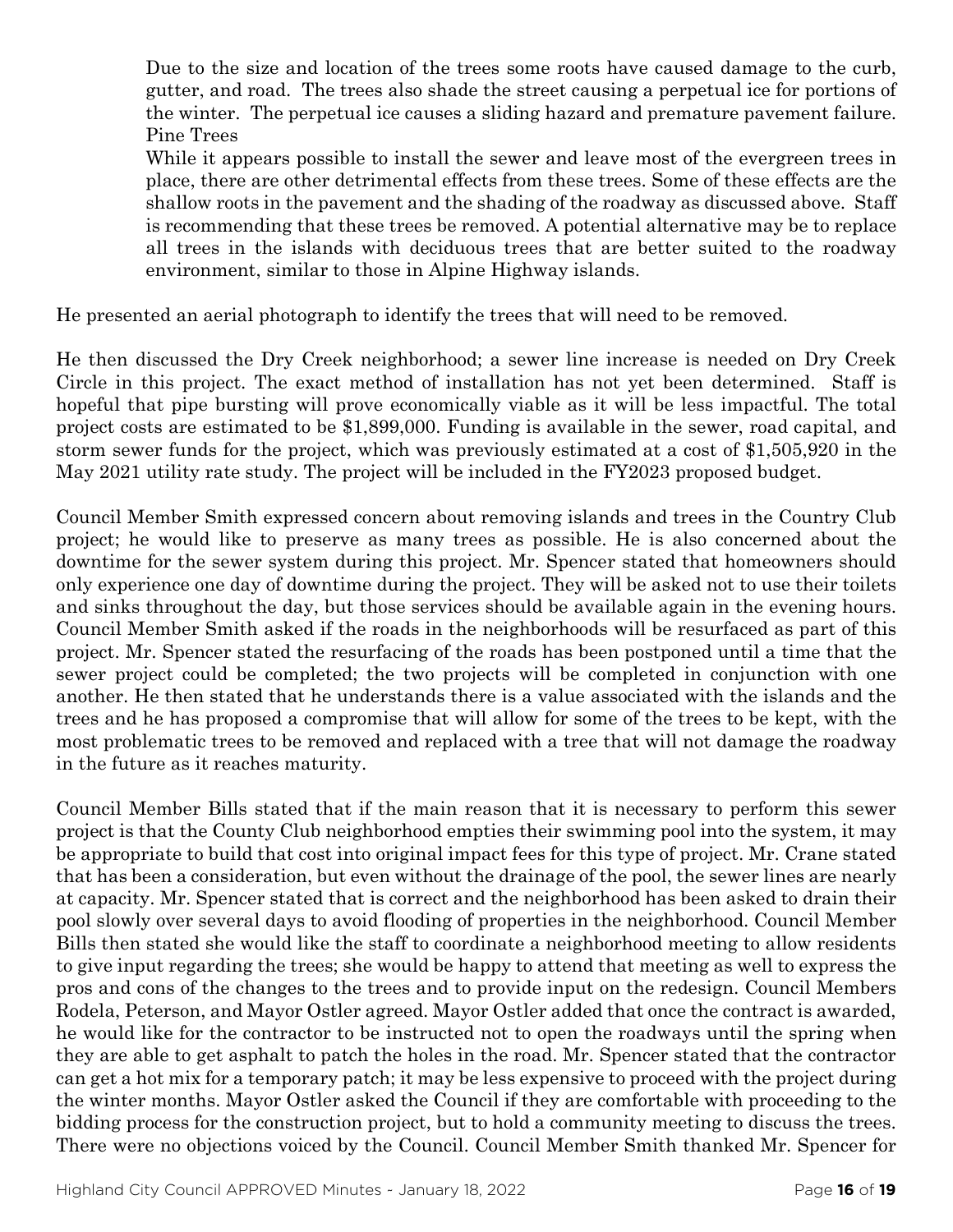his efforts to communicate with the residents about this and other projects in the community that will impact residents.

# **9. DISCUSSION: 2022 ANNUAL RESIDENT SURVEY** *Administrative*

Council will review the previous content for the annual resident survey and discuss content options for the 2022 survey.

Assistant City Administrator Wells reported that for the past six years, Highland City has conducted an annual resident survey and distributed it through the monthly utility bill. Both an electronic and paper version has been made available and the survey has been advertised through all normal communication channels. The City normally receives around 1,000 responses to the survey; last year, the change was made to allow one per adult rather than one per household and received a total of 1,270 responses. She indicated staff is seeking feedback regarding any appropriate survey questions; topics already submitted for the 2022 survey include fiber projects, playground projects, and park amenity preferences. The Council engaged in high-level philosophical discussion and debate of the appropriate topics for the survey and specific questions related to individual topics. There was broad support for questions about a City-wide fiber project and whether residents are satisfied with their current internet service; park improvements and programming; top three City services and should be improved, added, or restored within five years; lot sizes for continued development in the coming years; and encroachment on public land. Ms. Wells stated it is necessary to prioritize the questions. as it is only possible to include 20 questions on the survey. The Council narrowed the field of questions to those regarding a fiber project for the City and the use of large amounts of park space by private athletic/sports clubs upon their dedication of private funding for a park improvement project. Ms. Wells stated she will utilize this feedback to create a draft of the survey and she will send it to the Mayor and Council for review and continued discussion.

# **10. DISCUSSSION: PRESSURIZED IRRIGATION METER PROJECT**

*Administrative*

The City Council will discuss the forthcoming phase one of the pressurized irrigation meter installation project. This item is being presented for information and discussion only.

City Engineer/Public Works Director Spencer stated the May 2021 utility rate study identified a 5-year pressurized irrigation meter installation schedule. Staff has identified three potential areas for the initial installation in calendar year 2022. It is recommended that the initial phase be a smaller phase to allow for "lessons learned" to be implemented in the ensuing larger phases. For this year we are proposing to install approximately 275 meters (Attachment 1) as follows:

- View Point 100 Meters
- Hog Hollow  $-110$  Meters
- Hidden Oaks 65 Meters

It is planned for the meter installation to be placed out to bid for a contractor to install the meters. However, the bid will be delayed until the results of the recent grant applications are available. The current estimates for the complete meter project for both City and private facilities is \$8M. In October 2021 two WaterSMART grant applications totaling \$2.5M were submitted. It is anticipated that the results of the grant applications will be available approximately March 2022. If the grants are awarded, the project will need to wait until July 2022 to proceed for the expenditures to be eligible for the grant funds. Staff recommends proceeding with planning of the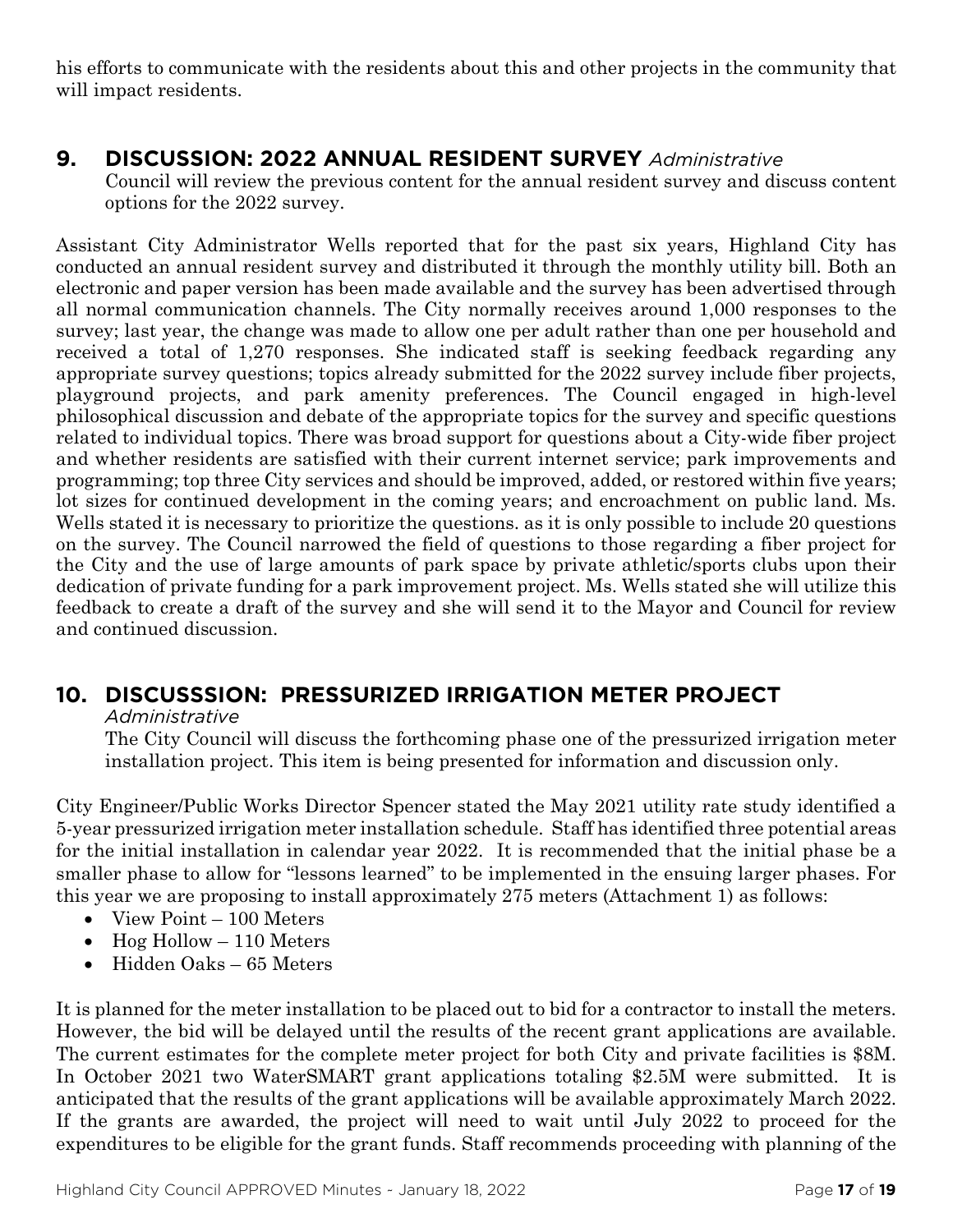first installation phase but delaying bidding the project until the results of the grant applications are known.

Council Member Smith asked if the State of Utah has mandated secondary water meters. Mr. Spencer indicated that legislation indicates that irrigation use for all new construction must be metered. Mayor Ostler stated that he has heard that by the year 2030, all secondary water must be metered. Mr. Spencer stated he is not aware of an exact date for metering to be completed. Council Member Smith stated that it seems as if the purpose of this project is to gain information and experience in metering secondary water in established neighborhoods, but he asked if it is correct that the amount of money those residents will be paid will not change until the entire City is metered. Mr. Spencer stated that is correct. Council Member Smith then asked how invasive the secondary metering project will be. Mr. Spencer stated that for existing homes, it is not tremendously invasive, but it will be necessary to dig a fairly large hole on the property to complete the installation. This led to brief discussion about the impact of the project and any costs that residents will potentially incur. Mr. Spencer stated that other cities have identified three categories of projects depending upon improvements to be disturbed; residents will not incur expenses for the work on their property, but if they have established landscaping on the area in which the meter will be installed, they will be left to 'nurse the landscaping back to health' after the project is finished. Council Member Smith asked how the City will communicate the purpose of the project to residents. Mr. Spencer stated that there will be efforts to communicate with and educate residents about the project; some residents may have a secondary water meter for five years before the data collected by the meter is used to generate a secondary water bill. During communication, there will be an emphasis on the fact that residents will not pay for secondary water until the entire City is metered.

Mayor Ostler suggested that each Council Member volunteer to have a secondary meter installed on their property as a show of support for other residents in the community who are subject to the project.

# **11. MAYOR/COUNCIL AND STAFF COMMUNICATION ITEMS**

The City Council may discuss and receive updates on City events, projects, and issues from the Mayor, City Council members, and city staff. Topics discussed will be informational only. No final action will be taken on communication items.

Council Member Bills asked the Council to review the Utah Lake resolution that other cities are discussing and sponsoring. Mayor Ostler stated he is aware of the conversations happening among other cities and is willing to review the document. The rest of the Council also indicated they are willing to review the resolution and possible legislation to be considered in the upcoming legislative session.

Mayor Ostler stated the State Legislative Session started today and he asked the Council to be mindful of legislation that could impact the City. Mr. Crane added that he and Ms. Wells will be sending regular emails to the Council regarding certain pieces of legislation of note. Mayor Ostler noted that Police Chief Gwilliam will also be very involved in the legislative session.

## **a. Future Meetings**

- January 25, Planning Commission Meeting, 7:00 pm, City Hall
- February 1, City Council Meeting, 7:00 pm, City Hall
- February 8, City Council Work Session, 7:00 pm, City Hall